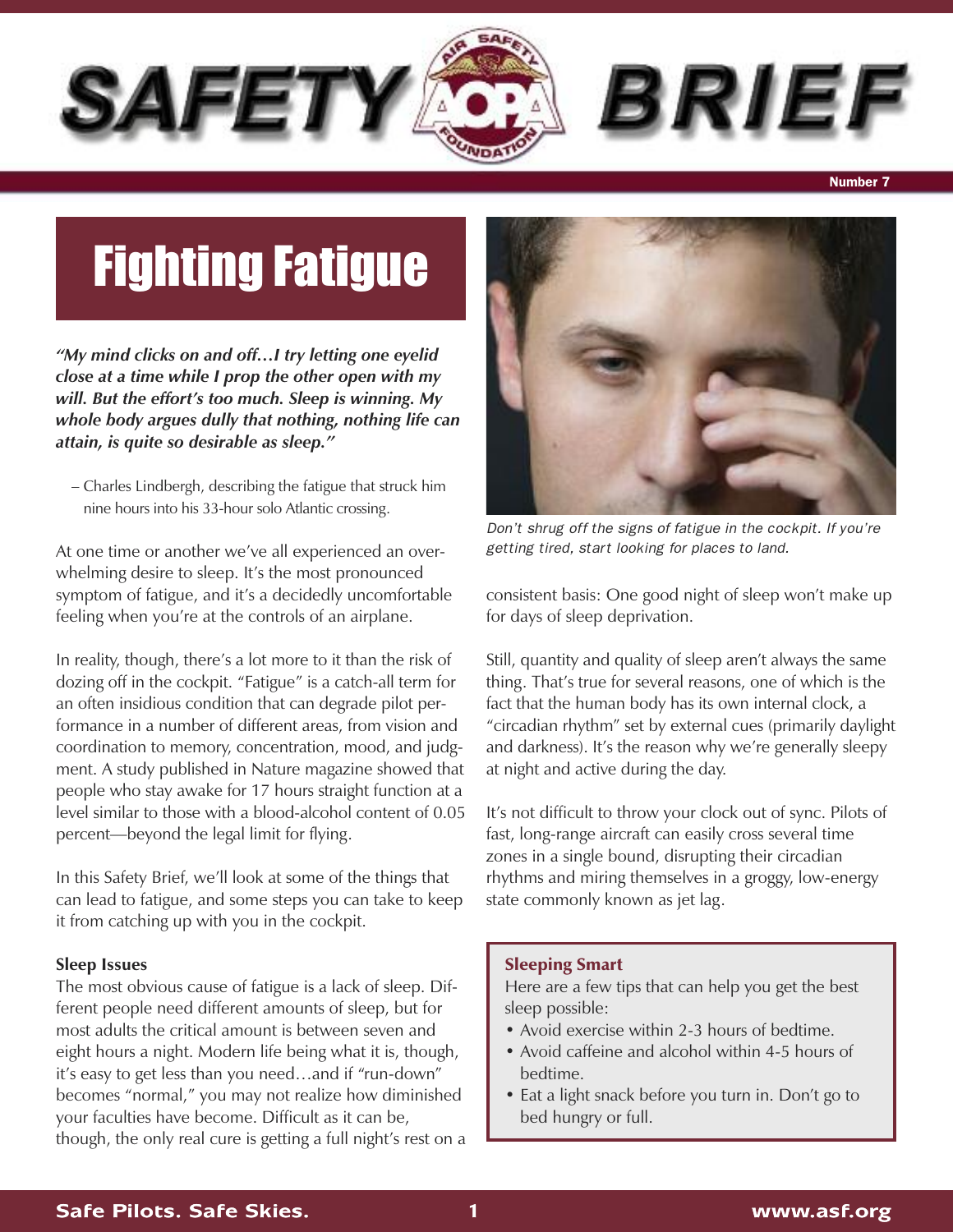## **Daytime Sleep**

If you need to sleep during the day, take some time to mentally "unwind" before you go to bed. Darken the room as much as possible, or wear eye shades; you may also want to wear ear plugs or use a white-noise generator. Finally, lower the thermostat: It's easier to sleep in a cool room.

But jet lag isn't the only way to end up at cross-purposes with your body's clock. For general aviation pilots, endof-the-day flights are more often the problem. Here's a common scenario: A pilot makes an early-morning departure, flies several hours, spends the day in a meeting, and then flies home the same evening.

That may not sound so bad—but take a closer look. It's easy to gloss over all the little things that can cause stress and fatigue on such a trip, but those "little things" add up, and their cumulative impact can be tremendous.

Consider just a few of the potential problems. It can be difficult to sleep the night before an important trip. Preparing for a cross-country flight can be stressful, particularly if the weather is marginal and it's important to get to the destination. There always seem to be delays: Airplanes have mechanical problems; weather leads to ATC reroutes; rental car reservations get mixed up. To make up for lost time, meals get skipped. And that's just

### **Fatigue Accidents**

Click the links below to read about fatigue-related accidents in the ASF Accident Database.

- [2/17/04:](www.aopa.org/asf/ntsb/narrative.cfm?ackey=1&evid=20040220X00214) Dodge City, Kansas
- 7/8/04: Waubun, [Minnesota](www.aopa.org/asf/ntsb/narrative.cfm?ackey=1&evid=20040715X00984)
- [11/13/06:](www.aopa.org/asf/ntsb/narrative.cfm?ackey=1&evid=20061117X01689) Mill Creek, Indiana
- 3/9/07: LaCrosse, [Wisconsin](www.aopa.org/asf/ntsb/narrative.cfm?ackey=1&evid=20070503X00506)
- 12/7/07: [Woodland,](http://www.aopa.org/asf/ntsb/narrative.cfm?ackey=1&evid=20071211X01926) Alabama

getting to the meeting, which may itself involve conflict and difficult decisions.

With that in mind, take another look at the situation. By the time the meeting is finished, the pilot will have been awake for more than 12 stressful hours (a good portion of which was spent at altitude). Now he or she will be flying single-pilot IFR, at night, in a high-performance airplane and doing it at a time when the body naturally wants to "call it a day." It's a situation that can easily demand more than a pilot is physically or mentally able to give.

Family travel can be just as fatiguing. Many of the same issues that crop up on business trips—passenger expectations, pressure to get home before a certain time—also cause trouble for pilots who fly cross-country for the holidays, or take the airplane on vacation. The circumstances are very different, but the factors that lead to fatigue are much the same.



## **Safe Pilots. Safe Skies. 2 www.asf.org**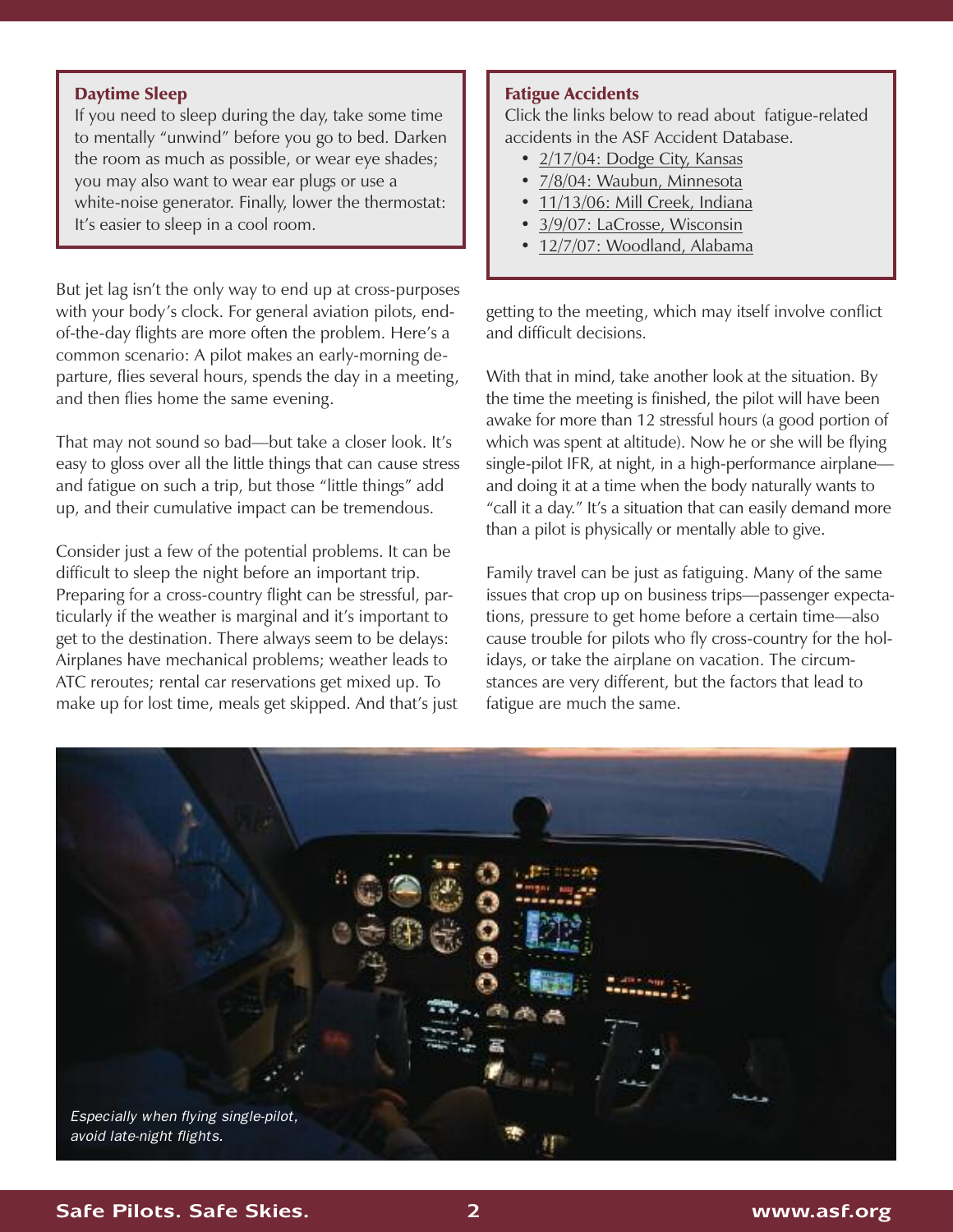

#### **Power Naps**

If you're feeling drowsy, a short nap of 15 or 20 minutes can be a very effective way to regain alertness and decision making ability. It's generally best to keep naps short in order to avoid entering the deep part of the sleep cycle. Longer naps, and naps taken during normal sleeping hours (i.e., at night), often lead to more severe "sleep inertia" that groggy, drowsy feeling after you wake up.

Simple as it sounds, the best advice is to stick to as normal a schedule as possible. Don't put yourself in "need to get home" situations. If you know it's going to be a long day, plan to spend the night and depart the following morning. Avoid flights that arrive after 10 p.m., and if you can't, make an effort to get plenty of preemptive rest and consider bringing another pilot along to help out. Whatever the situation, remember that the flight can always be delayed. If you feel any serious concern about your level of fatigue, *stay on the ground.*

# **Other Factors**

Although a lack of sleep is normally the underlying cause of fatigue, a number of other factors can affect how tired we feel, and how well we're able to perform in the cockpit. For a list of common contributing factors, and suggestions for dealing with them, see the box at right.

| <b>Contributing Factors</b> |                                                                                                                                                                                      |
|-----------------------------|--------------------------------------------------------------------------------------------------------------------------------------------------------------------------------------|
| <b>Dehydration</b>          | • Drink plenty of fluids throughout the day<br>• Bring a bottle of water with you                                                                                                    |
| <b>Hunger/Digestion</b>     | • Eat several small meals during the day<br>• Keep a few snacks in your flight bag<br>• Avoid large meals before flights                                                             |
| <b>Cockpit Environment</b>  | • Use a noise-cancelling headset<br>• Bring a passenger: It's easier to stay awake<br>when you have someone to talk to<br>• Even better, bring another pilot to lend a hand          |
| <b>Illness</b>              | • Be honest with yourself about how well<br>you'll be able to perform<br>• Be prepared to cancel the flight                                                                          |
| <b>Medication</b>           | • Check that the medication is FAA-approved,<br>and follow any warning labels<br>• Be extra cautious if it's your first time taking<br>the medication                                |
| <b>Hypoxia</b>              | • Avoid flying above 5,000 msl at night with-<br>out oxygen, 10,000 msl during the day<br>• Learn to recognize the signs of hypoxia<br>• Be particularly cautious if you're a smoker |